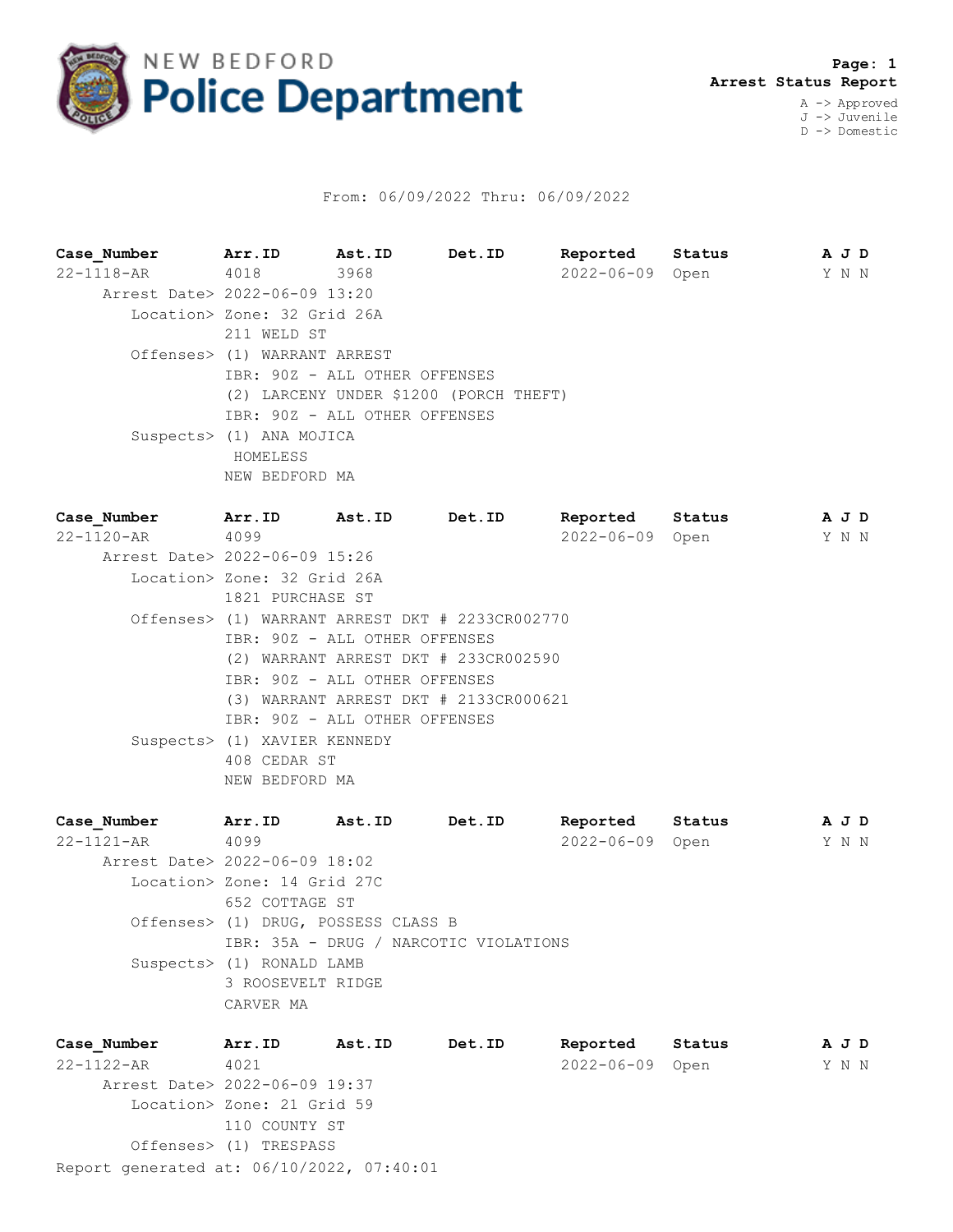

IBR: 90J - TRESPASS OF REAL PROPERTY

D -> Domestic

|                                                                  | Suspects> (1) ELTON RAMOS                                                    |                                       |                                              |                                                        |  |       |  |  |  |
|------------------------------------------------------------------|------------------------------------------------------------------------------|---------------------------------------|----------------------------------------------|--------------------------------------------------------|--|-------|--|--|--|
|                                                                  | 192 WALNUT ST                                                                |                                       |                                              |                                                        |  |       |  |  |  |
|                                                                  | NEW BEDFORD MA                                                               |                                       |                                              |                                                        |  |       |  |  |  |
| Case Number 1 Arr.ID 1 Ast.ID 1 Det.ID 1 Reported Status 1 A J D |                                                                              |                                       |                                              |                                                        |  |       |  |  |  |
| 22-1123-AR 4035                                                  |                                                                              |                                       |                                              | 2022-06-09 Open                                        |  | Y N N |  |  |  |
| Arrest Date> 2022-06-09 19:42                                    |                                                                              |                                       |                                              |                                                        |  |       |  |  |  |
|                                                                  | Location> Zone: 32 Grid 26A                                                  |                                       |                                              |                                                        |  |       |  |  |  |
|                                                                  | 79 LINDEN ST                                                                 |                                       |                                              |                                                        |  |       |  |  |  |
|                                                                  | Offenses> (1) COCAINE, TRAFFICKING IN, 36 GRAMS OR MORE, LESS THAN 100 GRAMS |                                       |                                              |                                                        |  |       |  |  |  |
|                                                                  | IBR: 35A - DRUG / NARCOTIC VIOLATIONS                                        |                                       |                                              |                                                        |  |       |  |  |  |
|                                                                  | (2) UNLAWFUL POSSESS LG CAP SHOTGUN/RIFLE HIGH CAP FEEDING DEVICE            |                                       |                                              |                                                        |  |       |  |  |  |
|                                                                  | IBR: 520 - WEAPON LAW VIOLATIONS                                             |                                       |                                              |                                                        |  |       |  |  |  |
|                                                                  | (3) FENTANYL, TRAFFICKING IN 18 GRAMS OR MORE, LESS THAN 36 GRAMS            |                                       |                                              |                                                        |  |       |  |  |  |
|                                                                  | IBR: 35A - DRUG / NARCOTIC VIOLATIONS                                        |                                       |                                              |                                                        |  |       |  |  |  |
|                                                                  | (4) DRUG, POSSESS TO DISTRIB CLASS B, SUBSQ. c94C \$32A(b)                   |                                       |                                              |                                                        |  |       |  |  |  |
|                                                                  | IBR: 35A - DRUG / NARCOTIC VIOLATIONS                                        |                                       |                                              |                                                        |  |       |  |  |  |
|                                                                  |                                                                              |                                       | (5) DRUG, POSSESS TO DISTRIB CLASS A, SUBSQ. |                                                        |  |       |  |  |  |
|                                                                  |                                                                              | IBR: 35A - DRUG / NARCOTIC VIOLATIONS |                                              |                                                        |  |       |  |  |  |
|                                                                  | (6) CAREER CRIMINAL ACT-VIOLENT CRIME OR SERIOUS DRUG OFFENSE                |                                       |                                              |                                                        |  |       |  |  |  |
|                                                                  |                                                                              | IBR: 90Z - ALL OTHER OFFENSES         |                                              |                                                        |  |       |  |  |  |
|                                                                  | (7) AMMUNITION WITHOUT FID CARD, POSSESS                                     |                                       |                                              |                                                        |  |       |  |  |  |
|                                                                  |                                                                              | IBR: 520 - WEAPON LAW VIOLATIONS      |                                              |                                                        |  |       |  |  |  |
|                                                                  | (8) AMMUNITION WITHOUT FID CARD, POSSESS                                     |                                       |                                              |                                                        |  |       |  |  |  |
|                                                                  | IBR: 520 - WEAPON LAW VIOLATIONS                                             |                                       |                                              |                                                        |  |       |  |  |  |
|                                                                  | (9) AMMUNITION WITHOUT FID CARD, POSSESS                                     |                                       |                                              |                                                        |  |       |  |  |  |
|                                                                  | IBR: 520 - WEAPON LAW VIOLATIONS                                             |                                       |                                              |                                                        |  |       |  |  |  |
|                                                                  |                                                                              |                                       | (10) AMMUNITION WITHOUT FID CARD, POSSESS    |                                                        |  |       |  |  |  |
|                                                                  |                                                                              | IBR: 520 - WEAPON LAW VIOLATIONS      |                                              |                                                        |  |       |  |  |  |
|                                                                  |                                                                              |                                       |                                              | (11) AMMUNITION WITHOUT FID CARD, POSSESS, SUBSQ. OFF. |  |       |  |  |  |
|                                                                  |                                                                              | IBR: 90Z - ALL OTHER OFFENSES         |                                              |                                                        |  |       |  |  |  |
|                                                                  |                                                                              |                                       | (12) CONSPIRACY TO VIOLATE DRUG LAW          |                                                        |  |       |  |  |  |
|                                                                  |                                                                              | IBR: 90Z - ALL OTHER OFFENSES         |                                              |                                                        |  |       |  |  |  |
|                                                                  |                                                                              |                                       |                                              | (13) AMMUNITION WITHOUT FID CARD, POSSESS, SUBSQ. OFF. |  |       |  |  |  |
|                                                                  |                                                                              | IBR: 90Z - ALL OTHER OFFENSES         |                                              |                                                        |  |       |  |  |  |
|                                                                  |                                                                              |                                       |                                              | (14) AMMUNITION WITHOUT FID CARD, POSSESS, SUBSQ. OFF. |  |       |  |  |  |
|                                                                  |                                                                              | IBR: 90Z - ALL OTHER OFFENSES         |                                              |                                                        |  |       |  |  |  |
|                                                                  |                                                                              |                                       |                                              | (15) AMMUNITION WITHOUT FID CARD, POSSESS, SUBSO. OFF. |  |       |  |  |  |
|                                                                  |                                                                              | IBR: 90Z - ALL OTHER OFFENSES         |                                              |                                                        |  |       |  |  |  |
|                                                                  |                                                                              |                                       | (16) FIREARM WITHOUT FID CARD, POSSESS       |                                                        |  |       |  |  |  |
|                                                                  |                                                                              | IBR: 520 - WEAPON LAW VIOLATIONS      |                                              |                                                        |  |       |  |  |  |
|                                                                  |                                                                              |                                       | (17) FIREARM WITHOUT FID CARD, SUBSO.OFF.    |                                                        |  |       |  |  |  |
|                                                                  |                                                                              | IBR: 520 - WEAPON LAW VIOLATIONS      |                                              |                                                        |  |       |  |  |  |
|                                                                  |                                                                              |                                       | (18) AMMUNITION WITHOUT FID CARD, POSSESS    |                                                        |  |       |  |  |  |
|                                                                  |                                                                              | IBR: 520 - WEAPON LAW VIOLATIONS      |                                              |                                                        |  |       |  |  |  |
|                                                                  |                                                                              |                                       |                                              | (19) AMMUNITION WITHOUT FID CARD, POSSESS, SUBSQ. OFF. |  |       |  |  |  |
|                                                                  |                                                                              | IBR: 90Z - ALL OTHER OFFENSES         |                                              |                                                        |  |       |  |  |  |
|                                                                  |                                                                              |                                       | (20) FIREARM, POSSESS LARGE CAPACITY         |                                                        |  |       |  |  |  |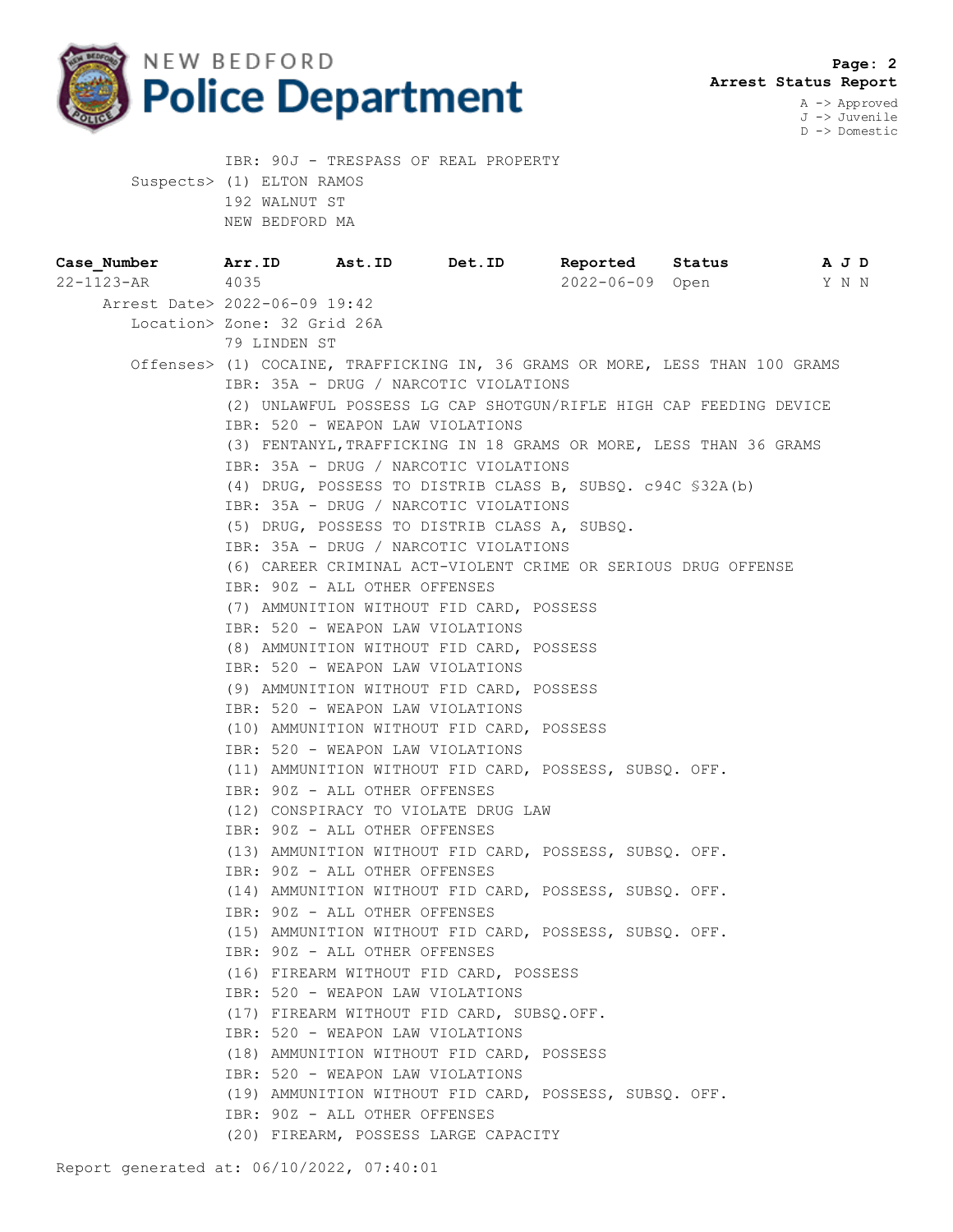

 **Page: 3 Arrest Status Report**

A -> Approved J -> Juvenile D -> Domestic

 IBR: 520 - WEAPON LAW VIOLATIONS (21) FIREARM, POSSESS LARGE CAPACITY (DRACO) IBR: 520 - WEAPON LAW VIOLATIONS (22) UNLAWFUL POSSESS LG CAP SHOTGUN/RIFLE HIGH CAP FEEDING DEVICE (DRACO)

 IBR: 520 - WEAPON LAW VIOLATIONS Suspects> (1) JAMES SOUZA 59 LINDEN ST NEW BEDFORD MA

| Case Number Arr. ID                                                                                 |                                       | Ast.ID Det.ID |                                           | Reported                                                                     | Status | A J D      |  |  |  |
|-----------------------------------------------------------------------------------------------------|---------------------------------------|---------------|-------------------------------------------|------------------------------------------------------------------------------|--------|------------|--|--|--|
| 22-1124-AR                                                                                          | 4035                                  |               |                                           | 2022-06-09 Open                                                              |        | Y N N      |  |  |  |
| Arrest Date> 2022-06-09 19:44                                                                       |                                       |               |                                           |                                                                              |        |            |  |  |  |
|                                                                                                     | Location> Zone: 32 Grid 26A           |               |                                           |                                                                              |        |            |  |  |  |
|                                                                                                     | 79 LINDEN ST                          |               |                                           |                                                                              |        |            |  |  |  |
|                                                                                                     |                                       |               |                                           | Offenses> (1) COCAINE, TRAFFICKING IN, 36 GRAMS OR MORE, LESS THAN 100 GRAMS |        |            |  |  |  |
|                                                                                                     | IBR: 35A - DRUG / NARCOTIC VIOLATIONS |               |                                           |                                                                              |        |            |  |  |  |
|                                                                                                     |                                       |               | (2) AMMUNITION WITHOUT FID CARD, POSSESS  |                                                                              |        |            |  |  |  |
|                                                                                                     | IBR: 520 - WEAPON LAW VIOLATIONS      |               |                                           |                                                                              |        |            |  |  |  |
|                                                                                                     |                                       |               | (3) AMMUNITION WITHOUT FID CARD, POSSESS  |                                                                              |        |            |  |  |  |
|                                                                                                     | IBR: 520 - WEAPON LAW VIOLATIONS      |               |                                           |                                                                              |        |            |  |  |  |
|                                                                                                     |                                       |               | (4) AMMUNITION WITHOUT FID CARD, POSSESS  |                                                                              |        |            |  |  |  |
|                                                                                                     | IBR: 520 - WEAPON LAW VIOLATIONS      |               |                                           |                                                                              |        |            |  |  |  |
|                                                                                                     |                                       |               |                                           | (5) UNLAWFUL POSSESS LG CAP SHOTGUN/RIFLE HIGH CAP FEEDING DEVICE            |        |            |  |  |  |
|                                                                                                     | IBR: 520 - WEAPON LAW VIOLATIONS      |               |                                           |                                                                              |        |            |  |  |  |
|                                                                                                     |                                       |               | (6) CONSPIRACY TO VIOLATE DRUG LAW        |                                                                              |        |            |  |  |  |
|                                                                                                     | IBR: 90Z - ALL OTHER OFFENSES         |               |                                           |                                                                              |        |            |  |  |  |
|                                                                                                     |                                       |               | (7) FIREARM WITHOUT FID CARD, POSSESS     |                                                                              |        |            |  |  |  |
|                                                                                                     | IBR: 520 - WEAPON LAW VIOLATIONS      |               |                                           |                                                                              |        |            |  |  |  |
|                                                                                                     |                                       |               | (8) AMMUNITION WITHOUT FID CARD, POSSESS  |                                                                              |        |            |  |  |  |
|                                                                                                     | IBR: 520 - WEAPON LAW VIOLATIONS      |               |                                           |                                                                              |        |            |  |  |  |
|                                                                                                     |                                       |               | (9) FIREARM, POSSESS LARGE CAPACITY       |                                                                              |        |            |  |  |  |
|                                                                                                     | IBR: 520 - WEAPON LAW VIOLATIONS      |               |                                           |                                                                              |        |            |  |  |  |
|                                                                                                     |                                       |               |                                           | (10) HEROIN/MORPHINE/OPIUM, TRAFFICKING IN 18 GRAMS OR MORE, LESS THAN       |        |            |  |  |  |
| 36 GRAMS                                                                                            |                                       |               |                                           |                                                                              |        |            |  |  |  |
|                                                                                                     |                                       |               | IBR: 35A - DRUG / NARCOTIC VIOLATIONS     |                                                                              |        |            |  |  |  |
|                                                                                                     |                                       |               | (11) AMMUNITION WITHOUT FID CARD, POSSESS |                                                                              |        |            |  |  |  |
|                                                                                                     | IBR: 520 - WEAPON LAW VIOLATIONS      |               |                                           |                                                                              |        |            |  |  |  |
|                                                                                                     |                                       |               |                                           | (12) UNLAWFUL POSSESS LG CAP SHOTGUN/RIFLE HIGH CAP FEEDING DEVICE           |        |            |  |  |  |
|                                                                                                     | IBR: 520 - WEAPON LAW VIOLATIONS      |               |                                           |                                                                              |        |            |  |  |  |
|                                                                                                     |                                       |               | (13) AMMUNITION WITHOUT FID CARD, POSSESS |                                                                              |        |            |  |  |  |
|                                                                                                     | IBR: 520 - WEAPON LAW VIOLATIONS      |               |                                           |                                                                              |        |            |  |  |  |
|                                                                                                     | Suspects> (1) CAROLINE RIVERA         |               |                                           |                                                                              |        |            |  |  |  |
|                                                                                                     | 157 FILLMORE ST                       |               |                                           |                                                                              |        |            |  |  |  |
|                                                                                                     | NEW BEDFORD MA                        |               |                                           |                                                                              |        |            |  |  |  |
| $C2$ $C2$ $C2$ $C2$ $C2$ $C2$ $C2$ $C2$ $C2$ $C2$ $C2$ $C2$ $C2$ $C2$ $C2$ $C2$ $C2$ $C2$ $C2$ $C2$ |                                       |               |                                           | Arr ID Act ID Dot ID Doportod Status                                         |        | $\sqrt{2}$ |  |  |  |

**Case\_Number Arr.ID Ast.ID Det.ID Reported Status A J D** 22-1125-AR 4094 2022-06-09 Open Y N N Arrest Date> 2022-06-09 22:39